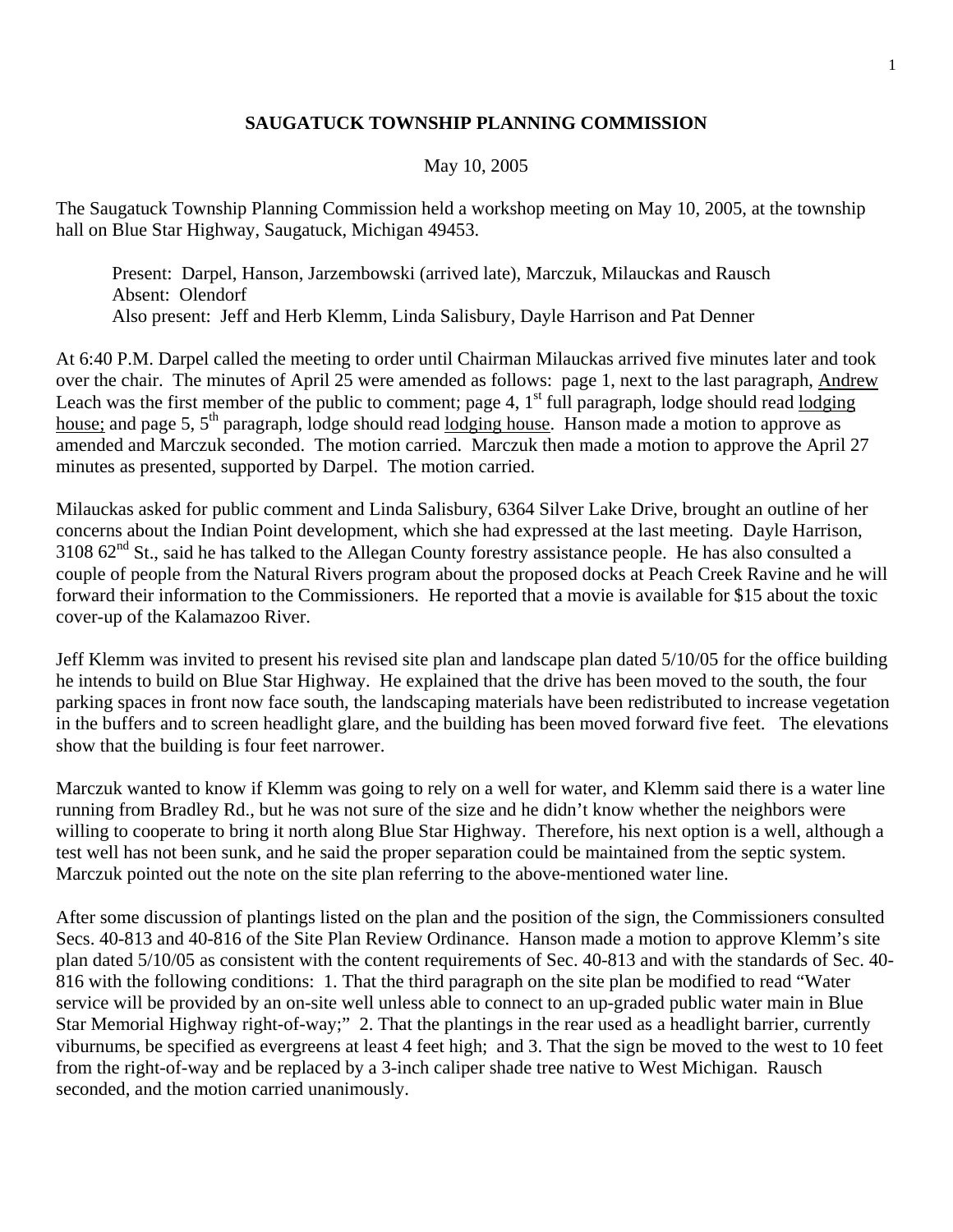Rausch brought up the issue of transplanting large trees, such as Timberline plans to do. She said the P.C. should in the future require replacements if the trees do not survive the transplanting.

Milauckas referred to the proposed Tree Protection Ordinance and his new version of "High Risk Erosion Area" in Sec. 1.04 E, stating that he felt there were some Commissioners who did not want it removed completely. He said he had consulted the Douglas Lake Shore Association, and they thought it might keep people from cutting down trees along the bluff to the point of making the bluff unstable.

Harrison distributed a brochure about the services available from the Forestry Assistance Program through Allegan County. He thought trees along Blue Star could be documented. He suggested inviting Kelly Goward, the District Forester, to meet with the P.C. Harrison asked whether the township should send letters to property owners about the tree moratorium, and Milauckas said Atty Bultje should be consulted about the legal requirements surrounding moratoriums. Milauckas made a motion to request that the township clerk publish a notice in the newspaper advising the public of the basic contents of the tree-cutting moratorium adopted by the township board on May 4. Marczuk seconded the motion and it carried. Hanson said he would draft it. It was also suggested that the entire moratorium could be put on the web site.

Denner wanted to know how and when she could help encourage support for tree preservation in the township, and Milauckas suggested she wait until there is a public hearing on the Ordinance and it comes before the township board.

After a brief recess, Milauckas called Jarzembowski to see if he had forgotten the meeting, and he arrived at 8:50 P.M. The Commissioners proceeded to consider Darpel's "Commercial, Office and Institutional Architecture—C-1, C-2, C-3 Zone" and several changes were made. Page 1, in the first paragraph, "in the township" was inserted after "blends harmoniously with the natural features." In the second paragraph, "at a study session" was changed to "for an informal review." This change was also made in paragraph 3 under Industrial Architecture—I 1 Zone. Page 1, paragraph 3 A was tentatively changed to add "and the architectural integrity of the Tri-Community area." This latter change caused a lot of discussion, and the Commissioners thought Sisson and/or Bultje might be able to help with language that would be enforceable. Jarzembowski said he would consult Jim Schmiechen and Ken Carls, who did a booklet on the local architecture, "Building the New and Rehabilitating the Old" and give them a copy of this proposed Ordinance. Inviting them to a workshop was suggested. From 3B on, exterior materials were discussed but no changes were made.

Marczuk's proposed changes to Sec. 40-647 titled "Front Yard Parking Lots, Landscaping, Access Management, etc." and his memo expressing his concerns was next (attached). For nonconforming lots to avoid having developers going to the ZBA so much, Marczuk said it would be good to have special agreed-upon legal lists of landscaping possibilities. He did not think Sisson's suggestions on page 3 in "Landscaping Waivers C (n)" provided what he needed. However, Milauckas said he should not require more for nonconforming lots than is required for conforming lots, and he thought this section provided the necessary flexibility. Milauckas thought "landscape" should be inserted in (n) after "justifies one or more modifications to the.." Under Parking Lots, Alternative #1 was chosen, giving flexibility to the 20% front-yard parking now required. Landscaping provision (a) obviously dove-tails with Alternative #2, but Milauckas thought (b) made sense. It was suggested that I-1 zone should be included in Sec. 40-877 to require landscaping in buffer yards.